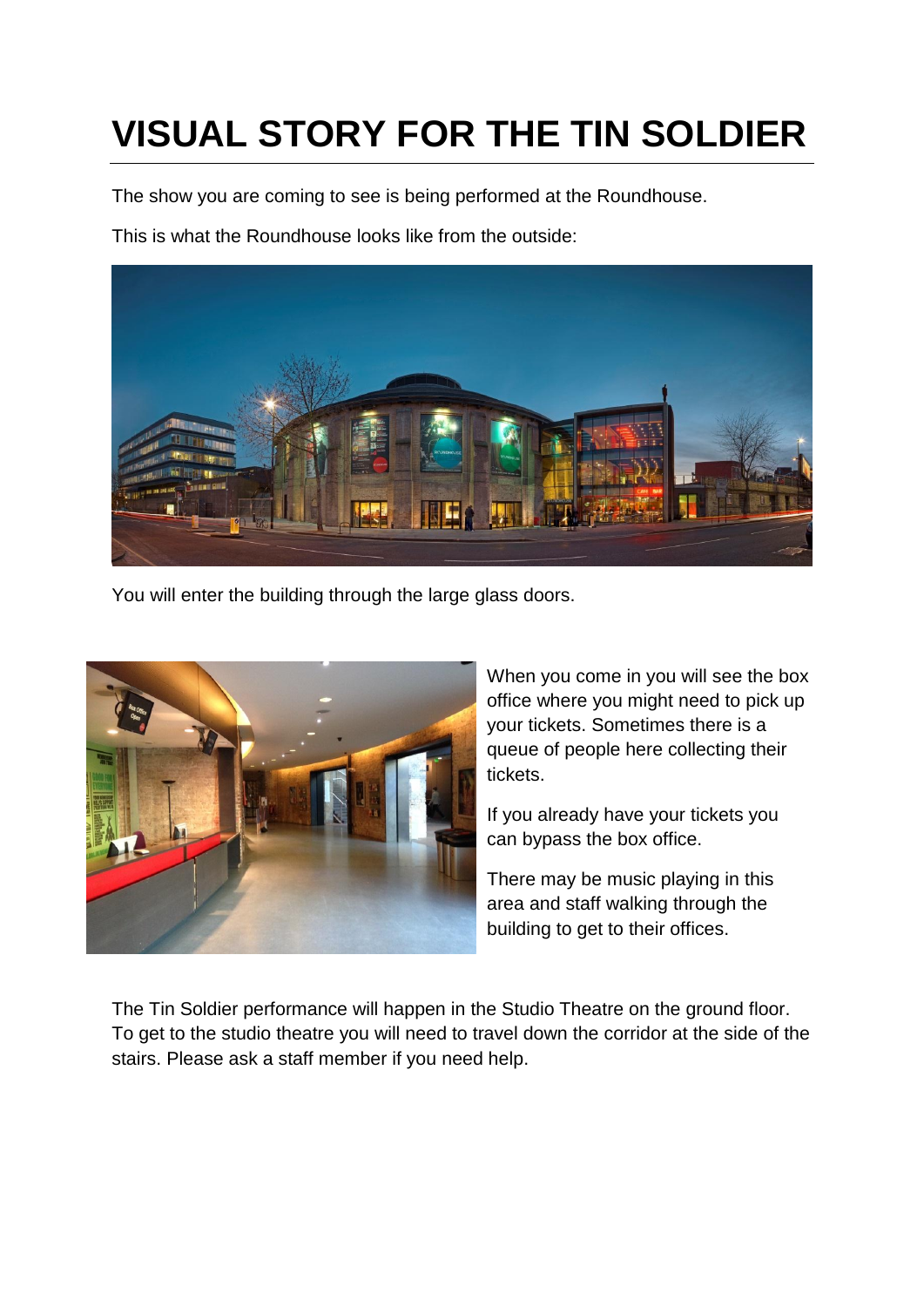On your way to the Studio Theatre you will go past our café called MADE. It has quite bright lights and plays music.

There are lots of different people who work behind the bar, making drinks and food for people who come to visit us. If you would like a drink or something to snack on, please visit MADE.



When you get to the end of the corridor, there is a big sign above a door that says "Studio Theatre" this is where the play will be.

## **Click on the below image to take a look at the Studio Theatre.**

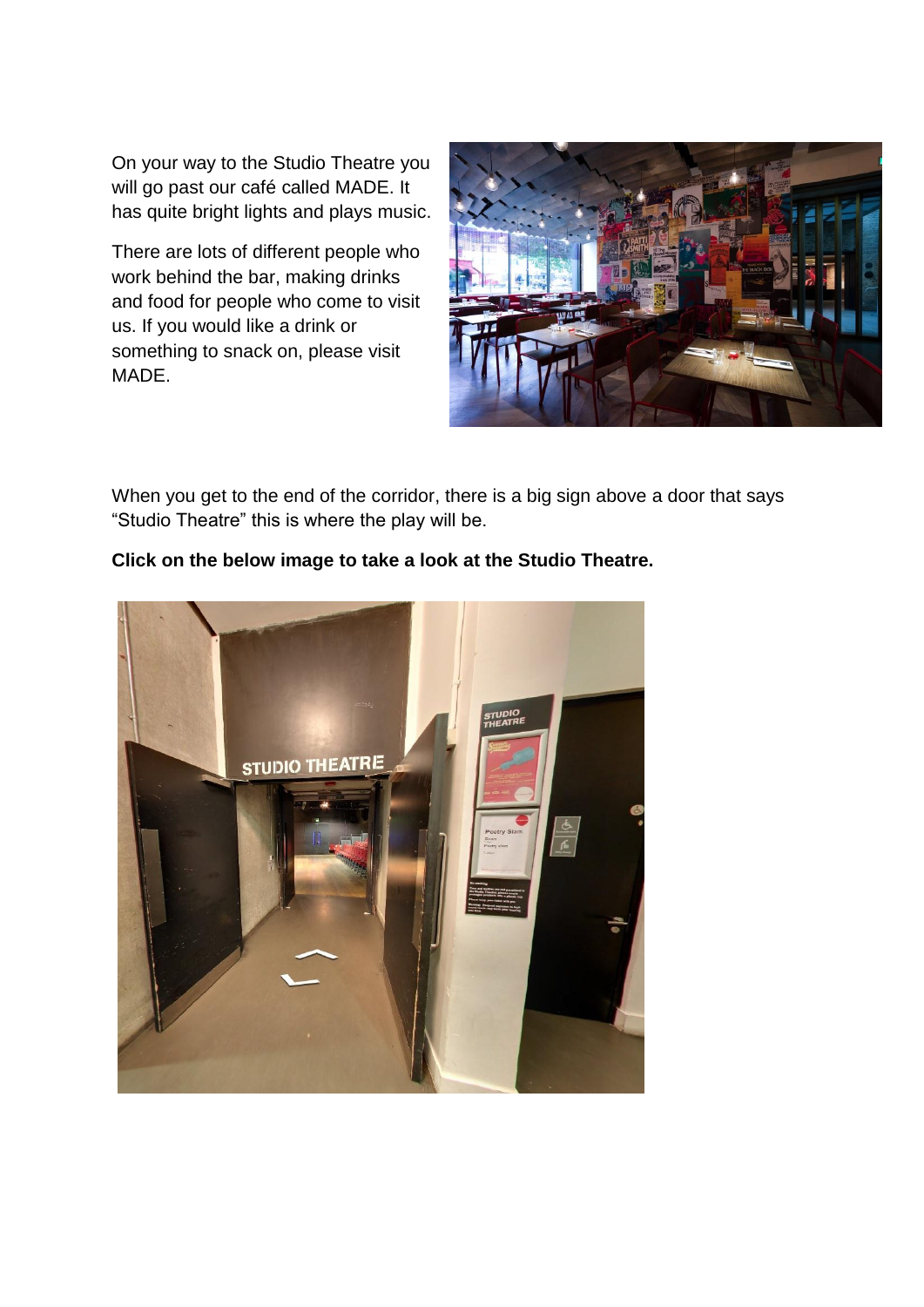

There will be a member of staff at the door to welcome you to your performance and show you to your seats.

They will also look at your tickets and will either scan them with a small machine or tear them at the edges.

Inside the studio theatre, there are 94 red seats that are set out in rows. You might need to go up the steps to get to your seat.